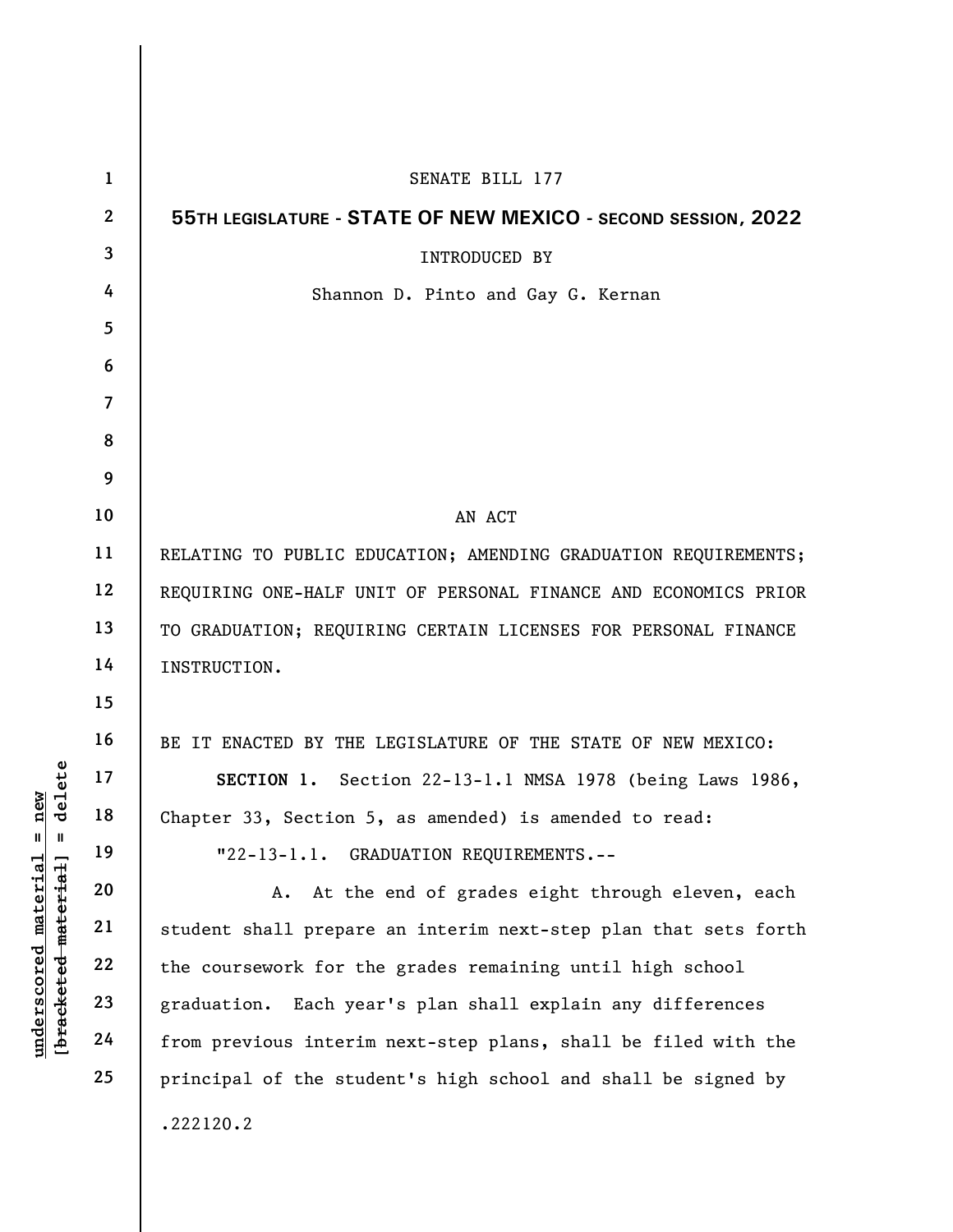the student, the student's parent and the student's guidance counselor or other school official charged with coursework planning for the student.

B. Each student must complete a final next-step plan during the senior year and prior to graduation. The plan shall be filed with the principal of the student's high school and shall be signed by the student, the student's parent and the student's guidance counselor or other school official charged with coursework planning for the student.

C. An individualized education program that meets the requirements of Subsections A and B of this section and that meets all applicable transition and procedural requirements of the federal Individuals with Disabilities Education Act for a student with a disability shall satisfy the next-step plan requirements of this section for that student.

underscore of the school student has the<br>  $\begin{array}{c|c|c|c} \n\text{u} & \text{u} & \text{u} & \text{u} & \text{u} & \text{u} & \text{u} & \text{u} & \text{u} & \text{u} & \text{u} & \text{u} & \text{u} & \text{u} & \text{u} & \text{u} & \text{u} & \text{u} & \text{u} & \text{u} & \text{u} & \text{u} & \text{u} & \text{u} & \text{u} & \text{u} & \text{u} & \text$ D. A local school board shall ensure that each high school student has the opportunity to develop a next-step plan based on reports of college and workplace readiness assessments, as available, and other factors and is reasonably informed about:

(1) curricular and course options, including honors or advanced placement courses, dual-credit courses, distance learning courses, career clusters and career pathways, pre-apprenticeship programs or remediation programs that the college and workplace readiness assessments indicate to be .222120.2

 $- 2 -$ 

1

2

3

4

5

6

7

8

9

10

11

12

13

14

15

16

17

18

19

20

21

22

23

24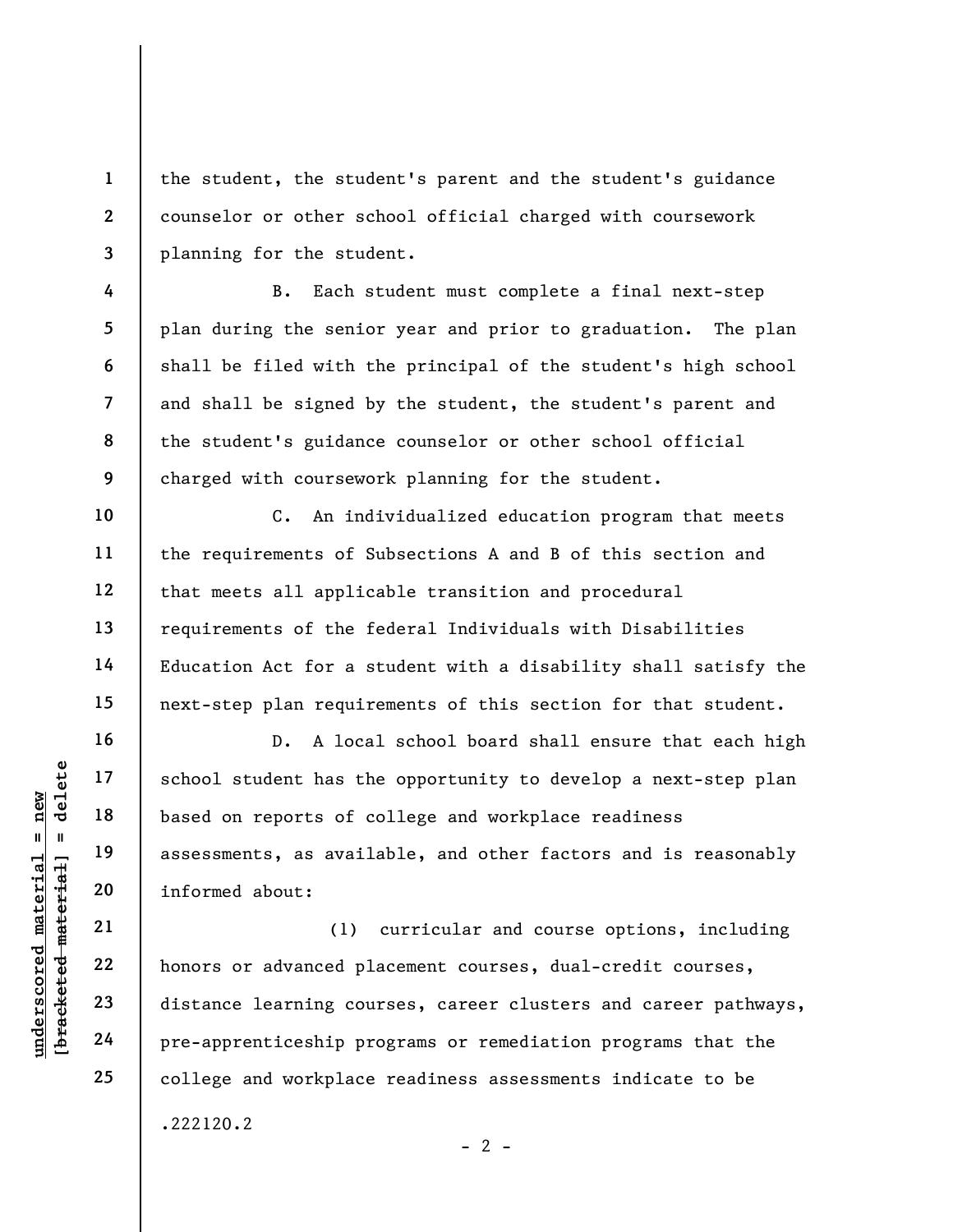underscored material material end of the successue of the summer of the summer of the summer of the summer of the summer of the summer of the summer of the summer of the summer of the summer of the summer of the summer of 1 2 3 4 5 6 7 8 9 10 11 12 13 14 15 16 17 18 19 20 21 22 23 24 25 appropriate; (2) opportunities available that lead to different post-high-school options; and (3) alternative opportunities available if the student does not finish a planned curriculum. E. The secretary shall: (1) establish specific accountability standards for administrators, counselors, teachers and school district staff to ensure that every student has the opportunity to develop a next-step plan; (2) promulgate rules for accredited private schools in order to ensure substantial compliance with the provisions of this section; (3) monitor compliance with the requirements of this section; and (4) compile such information as is necessary to evaluate the success of next-step plans and report annually, by December 15, to the legislative education study committee and the governor. F. Once a student has entered ninth grade, the graduation requirements shall not be changed for that student from the requirements specified in the law at the time the student entered ninth grade. G. Successful completion of a minimum of twentythree units aligned to the state academic content and .222120.2

 $-3 -$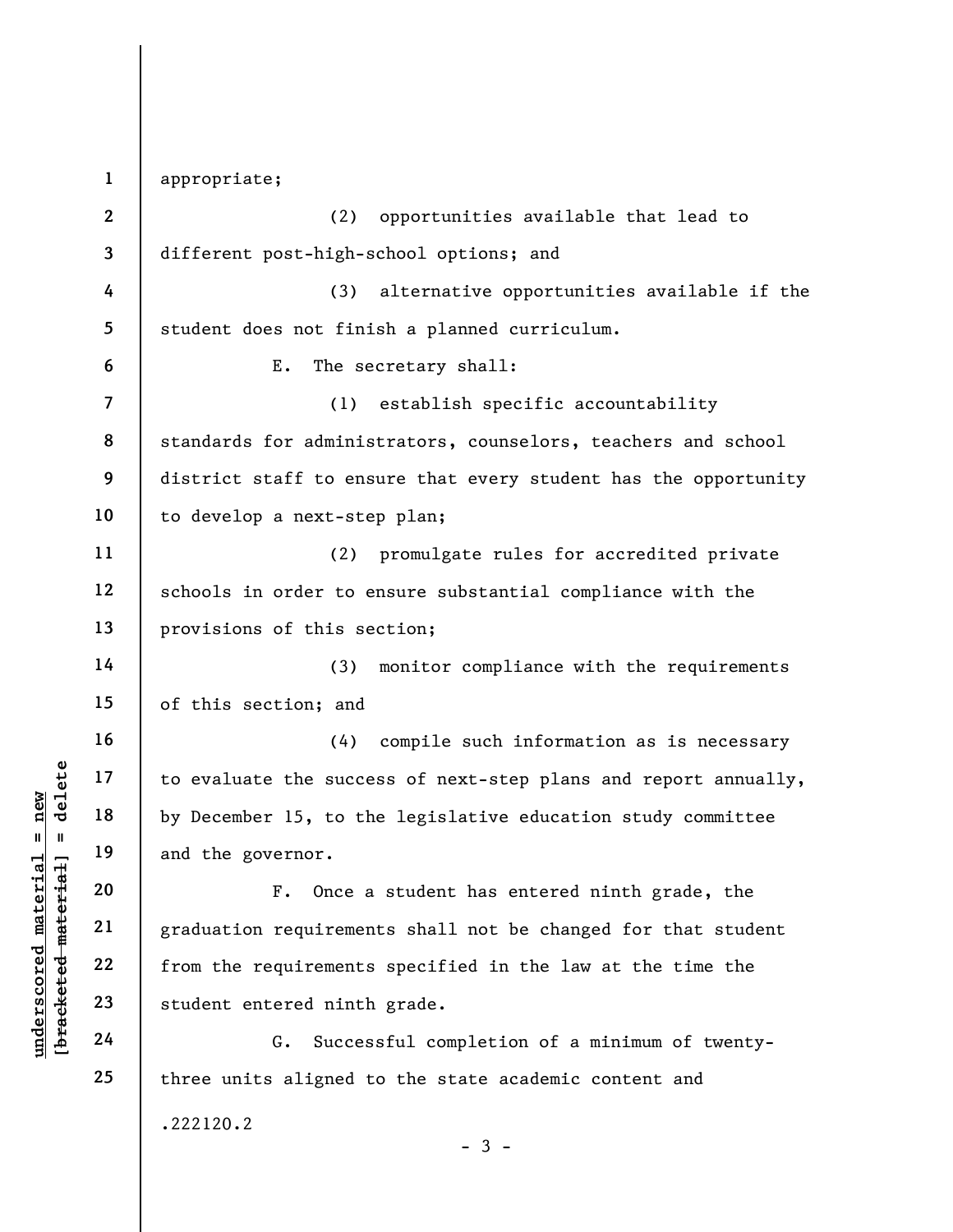underscored material = new [bracketed material] = delete 1 2 3 4 5 6 7 8 9 10 11 12 13 14 15 16 17 18 19 20 21 22 23 24 25 performance standards shall be required for graduation. These units shall be as follows: (1) four units in English, with major emphasis on grammar and literature; (2) three units in mathematics, at least one of which is equivalent to the algebra 1 level or higher; (3) two units in science, one of which shall have a laboratory component; provided, however, that with students entering the ninth grade beginning in the 2005-2006 school year, three units in science shall be required, one of which shall have a laboratory component; (4) three units in social science, which shall include United States history and geography, world history and geography, and government and economics; (5) one unit in physical education; (6) one unit in communication skills or business education, with a major emphasis on writing and speaking and that may include a language other than English; (7) one-half unit in New Mexico history for students entering the ninth grade beginning in the 2005-2006 school year; and (8) nine elective units and seven and one-half elective units for students entering the ninth grade in the 2005-2006 school year that meet department content and performance standards. Student service learning shall be .222120.2  $- 4 -$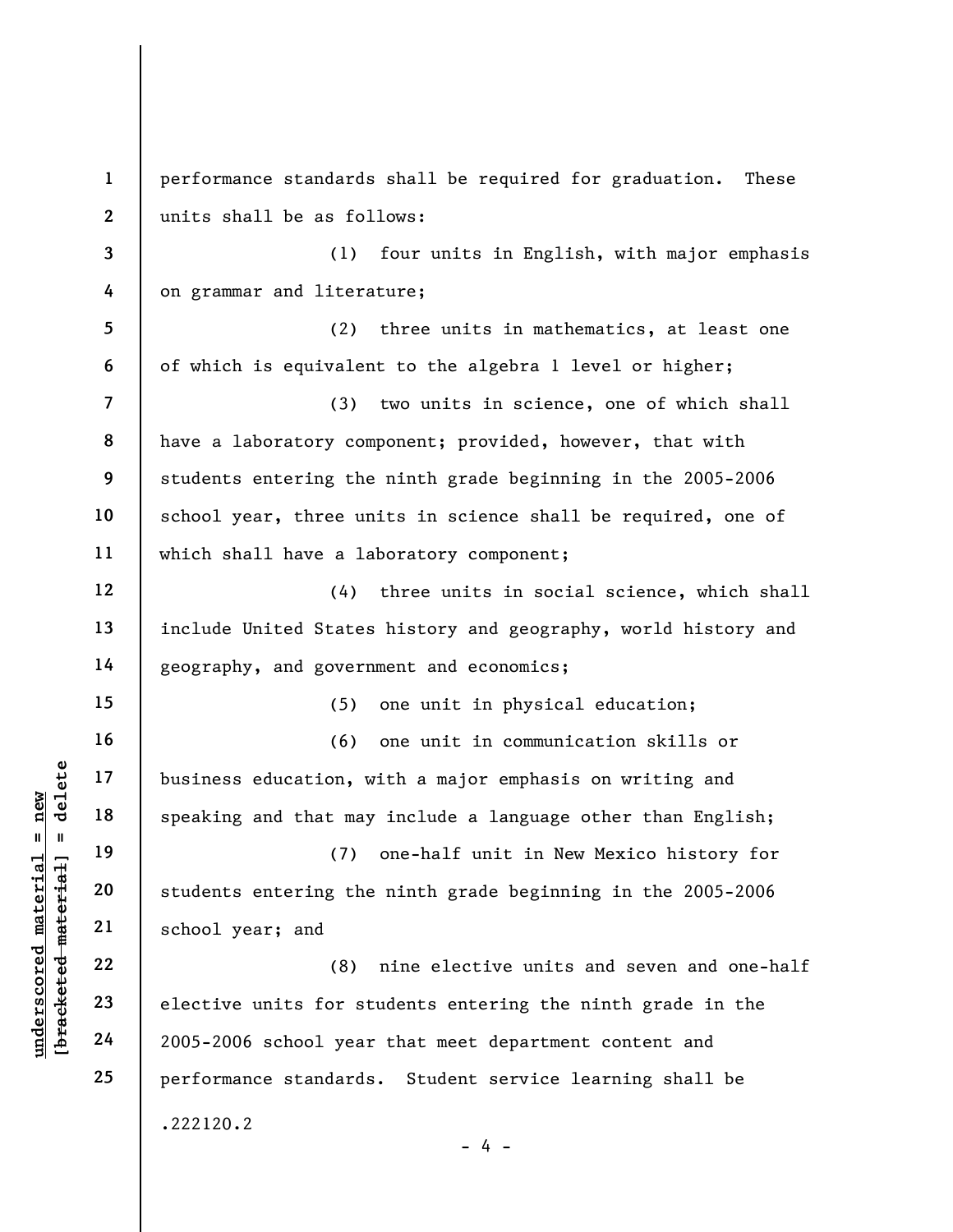offered as an elective. Financial literacy shall be offered as an elective. Pre-apprenticeship programs may be offered as electives. Media literacy may be offered as an elective.

H. For students entering the ninth grade beginning in the 2009-2010 school year, at least one of the units required for graduation shall be earned as an advanced placement or honors course, a dual-credit course offered in cooperation with an institution of higher education or a distance learning course.

I. The department shall establish a procedure for students to be awarded credit through completion of specified career technical education courses for certain graduation requirements, and districts may choose to allow students who successfully complete an industry-recognized credential, certificate or degree to receive additional weight in the calculation of the student's grade point average.

underscores 17<br>
understand material entire 19<br>
understandant de la performance standards<br>
21<br>
understandards<br>
23<br>
understandards<br>
24<br>
24<br>
understandards<br>
24<br>
understandards<br>
24<br>
(1) J. Successful completion of the requirements of the New Mexico diploma of excellence shall be required for graduation for students entering the ninth grade beginning in the 2009-2010 school year. Successful completion of a minimum of twenty-four units aligned to the state academic content and performance standards shall be required to earn a New Mexico diploma of excellence. These units shall be as follows:

(1) four units in English, with major emphasis on grammar, nonfiction writing and literature; provided that .222120.2  $- 5 -$ 

1

2

3

4

5

6

7

8

9

10

11

12

13

14

15

16

17

18

19

20

21

22

23

24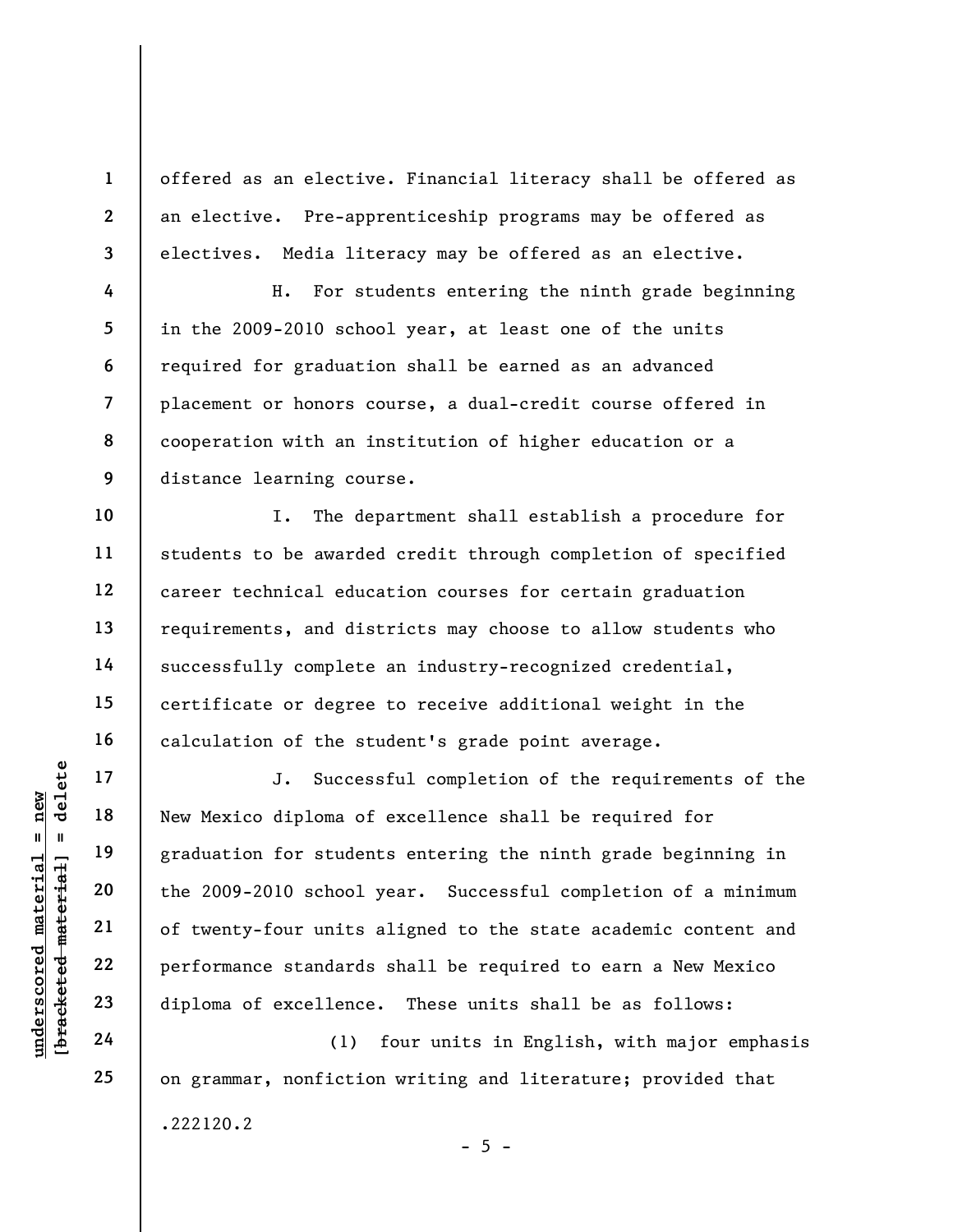department-approved work-based training or career and technical education courses that meet state English academic content and performance standards shall qualify as one of the four required English units;

5 6 7 8 9 10 11 12 13 (2) four units in mathematics, of which one shall be the equivalent to or higher than the level of algebra 2, unless the parent submitted written, signed permission for the student to complete a lesser mathematics unit; and provided that a [financial literacy] personal finance course or department-approved work-based training or career and technical education course that meets state mathematics academic content and performance standards shall qualify as one of the four required mathematics units;

(3) three units in science, two of which shall have a laboratory component; provided that department-approved work-based training or career and technical education courses that meet state science academic content and performance standards shall qualify as one of the three required science units;

understate scien<br>
and 17<br>
with that meet state scien<br>
standards shall quali<br>
units;<br>
20<br>
21<br>
science, which shall<br>
22<br>
geography, world hist<br>
23<br>
geography, world hist<br>
24<br>
history <u>and for stude</u> (4) three and one-half units in social science, which shall include United States history and geography, world history and geography, one-half unit of government, [and economics and] one-half unit of New Mexico history and for students entering the ninth grade in the 2022- 2023 school year, one-half unit of personal finance and .222120.2

1

2

3

4

14

15

16

17

18

19

20

21

22

23

24

25

 $- 6 -$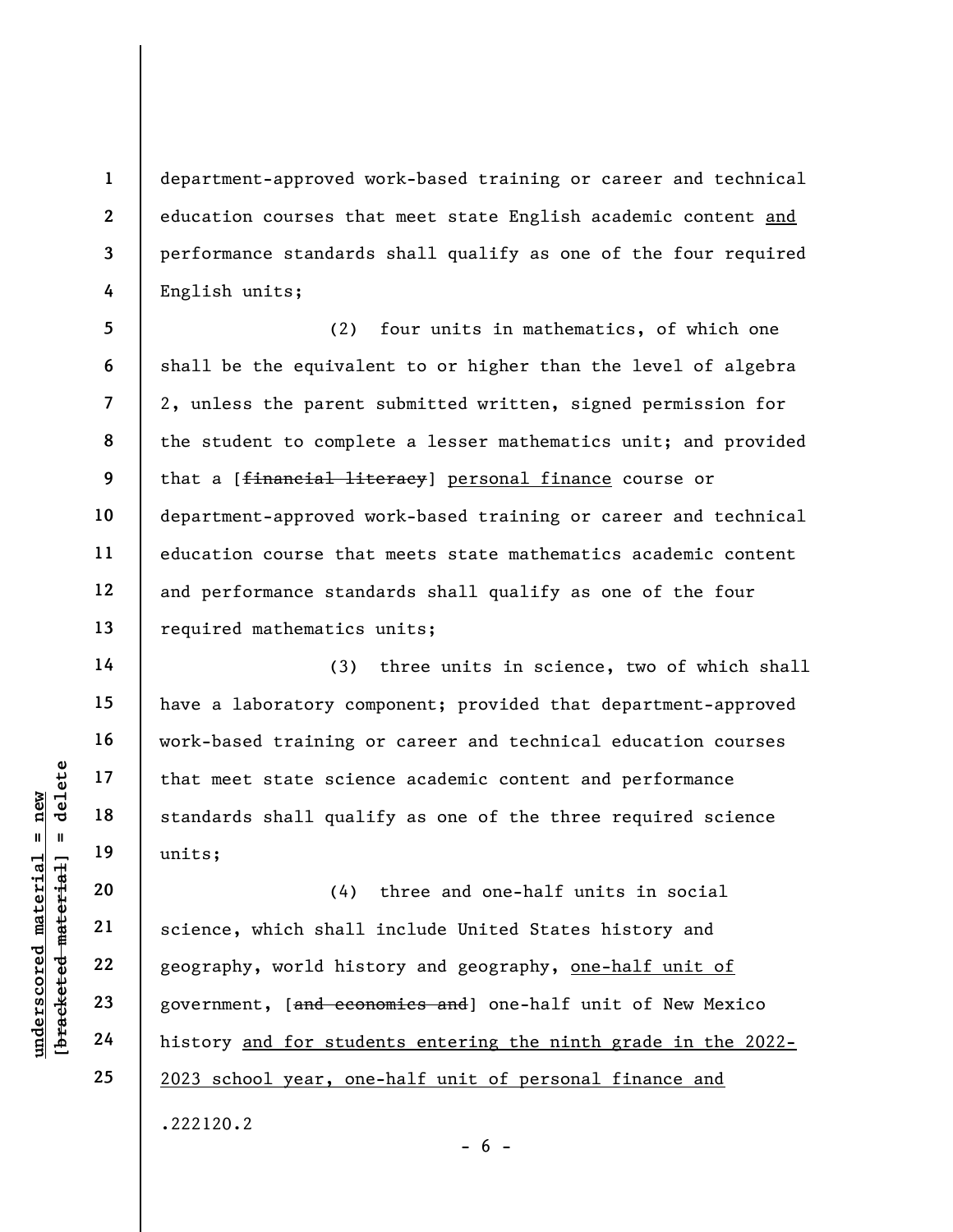1 economics;

underscores Media 117<br>
and 18<br>
electives. Media 1it<br>
apprenticeship progra<br>
electives.<br>
21<br>
22<br>
23<br>
<u>school shall require</u><br>
24<br>
<u>economics or family a</u> 2 3 4 5 6 7 8 9 10 11 12 13 14 15 16 17 18 19 20 21 22 23 24 25 (5) one unit in physical education, as determined by each school district, which may include a physical education program that meets state content and performance standards or participation in marching band, junior reserve officers' training corps or interscholastic sports sanctioned by the New Mexico activities association or any other co-curricular physical activity; (6) one unit in one of the following: a career cluster course, workplace readiness or a language other than English; and (7) seven and one-half elective units that meet department content and performance standards. Career and technical education courses and student service learning shall be offered as [an elective. Student service learning shall be offered as an elective. Financial literacy shall be offered as an elective. Pre-apprenticeship programs may be offered as] electives. Media literacy, personal finance and preapprenticeship programs may be offered as [an elective] electives. K. A school district or state-chartered charter school shall require an individual to have a valid teaching license in mathematics, social studies, business education, economics or family and consumer science to provide personal finance instruction.

.222120.2

- 7 -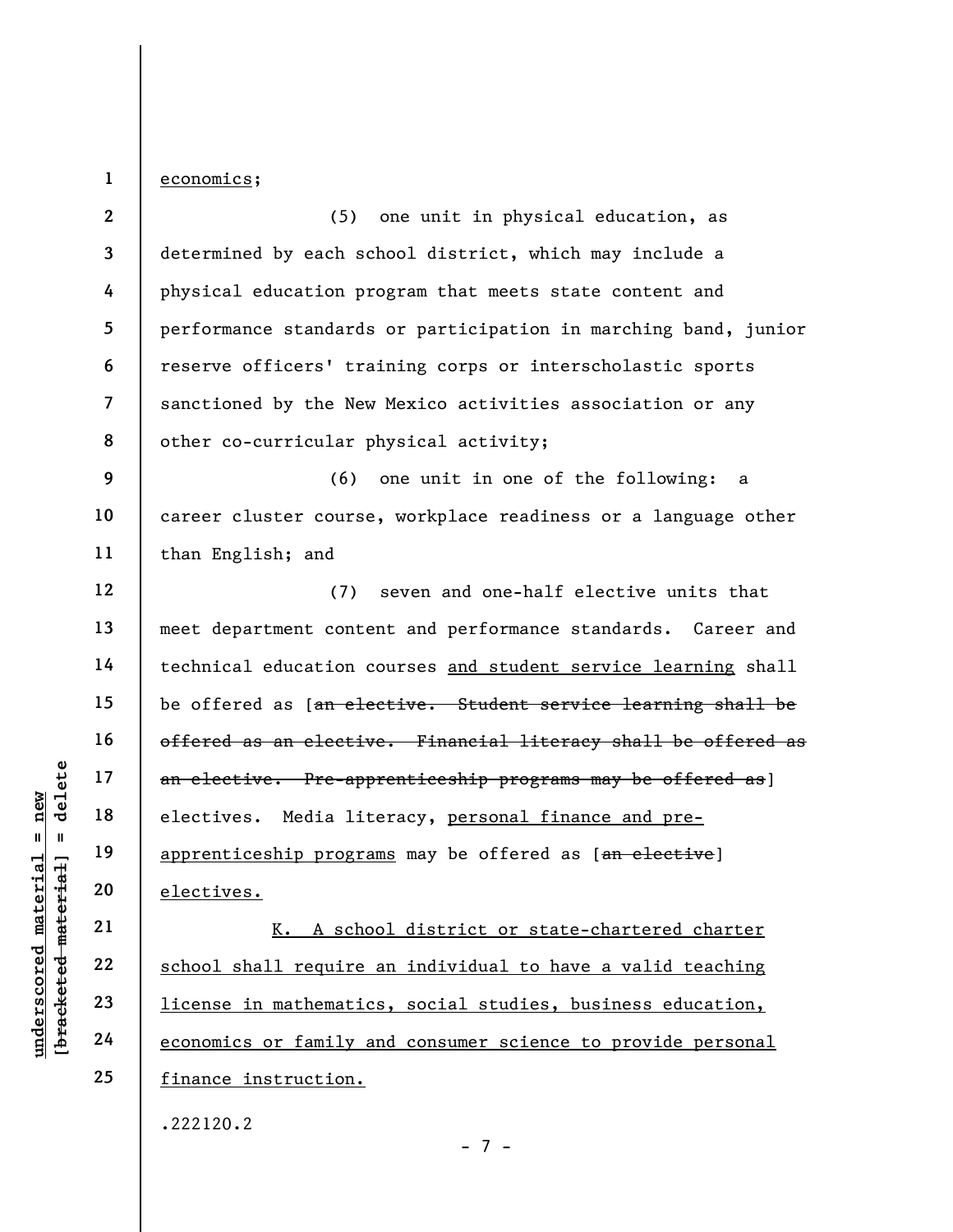8  $[K_r]$  L. For students entering the eighth grade in the 2012-2013 school year, a course in health education is required prior to graduation. Health education may be required in either middle school or high school, as determined by the school district. Each school district shall submit to the department by the beginning of the 2011-2012 school year a health education implementation plan for the 2012-2013 and subsequent school years, including in which grade health education will be required and how the course aligns with department content and performance standards. Health education courses shall include:

(1) age-appropriate sexual abuse and assault awareness and prevention training that meets department standards developed in consultation with the federal centers for disease control and prevention that are based on evidencebased methods that have proven to be effective; and

underscored material = new [bracketed material] = delete (2) lifesaving skills training that follows nationally recognized guidelines for hands-on psychomotor skills cardiopulmonary resuscitation training. Students shall be trained to recognize the signs of a heart attack, use an automated external defibrillator and perform the Heimlich maneuver for choking victims. The secretary shall promulgate rules to provide for the:

(a) use of the following instructors for the training provided pursuant to this paragraph: 1) school .222120.2 - 8 -

1

2

3

4

5

6

7

9

10

11

12

13

14

15

16

17

18

19

20

21

22

23

24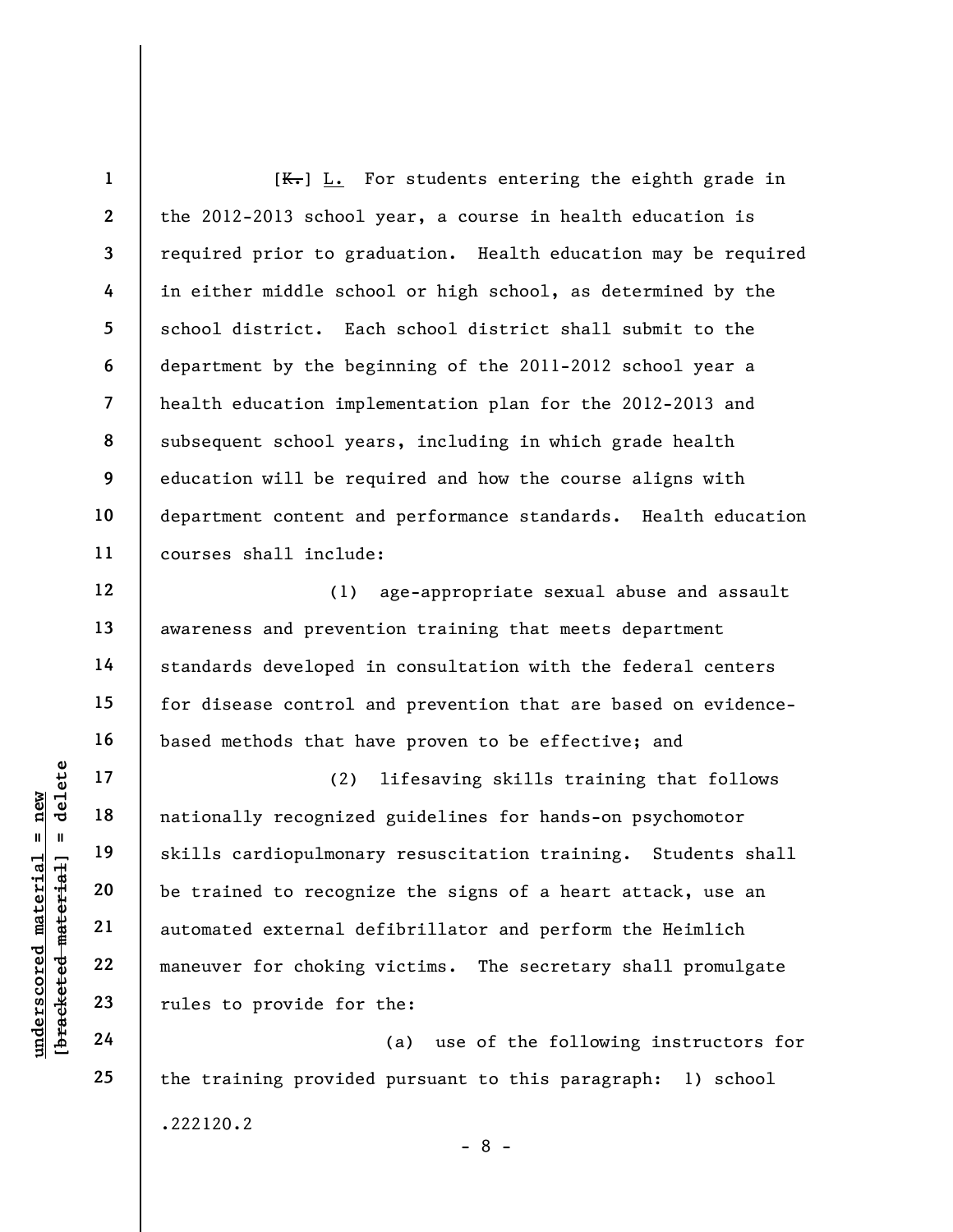nurses, health teachers and athletic department personnel as instructors; and 2) any qualified persons volunteering to provide training at no cost to the school district that the school district determines to be eligible to offer instruction pursuant to this paragraph; and

(b) approval of training and instructional materials related to the training established pursuant to this paragraph in both English and Spanish.

 $[\frac{L}{\sqrt{L}}]$  M. For students entering the ninth grade in the 2017-2018 school year and subsequent school years:

(1) one of the units in mathematics required by Paragraph (2) of Subsection J of this section may comprise a computer science course if taken after the student demonstrates competence in mathematics and if the course is not used to satisfy any part of the requirement set forth in Paragraph (3) of that subsection; and

underscored material = new [bracketed material] = delete (2) one of the units in science required by Paragraph (3) of Subsection J of this section may comprise a computer science course if taken after the student demonstrates competence in science and if the course is not used to satisfy any part of the requirement set forth in Paragraph (2) of that subsection.

 $[M_{\tau}]$  N. Final examinations shall be administered to all students in all classes offered for credit.

 $[N_{\tau}]$  O. Until July 1, 2010, a student who has not .222120.2

 $-9 -$ 

24 25

1

2

3

4

5

6

7

8

9

10

11

12

13

14

15

16

17

18

19

20

21

22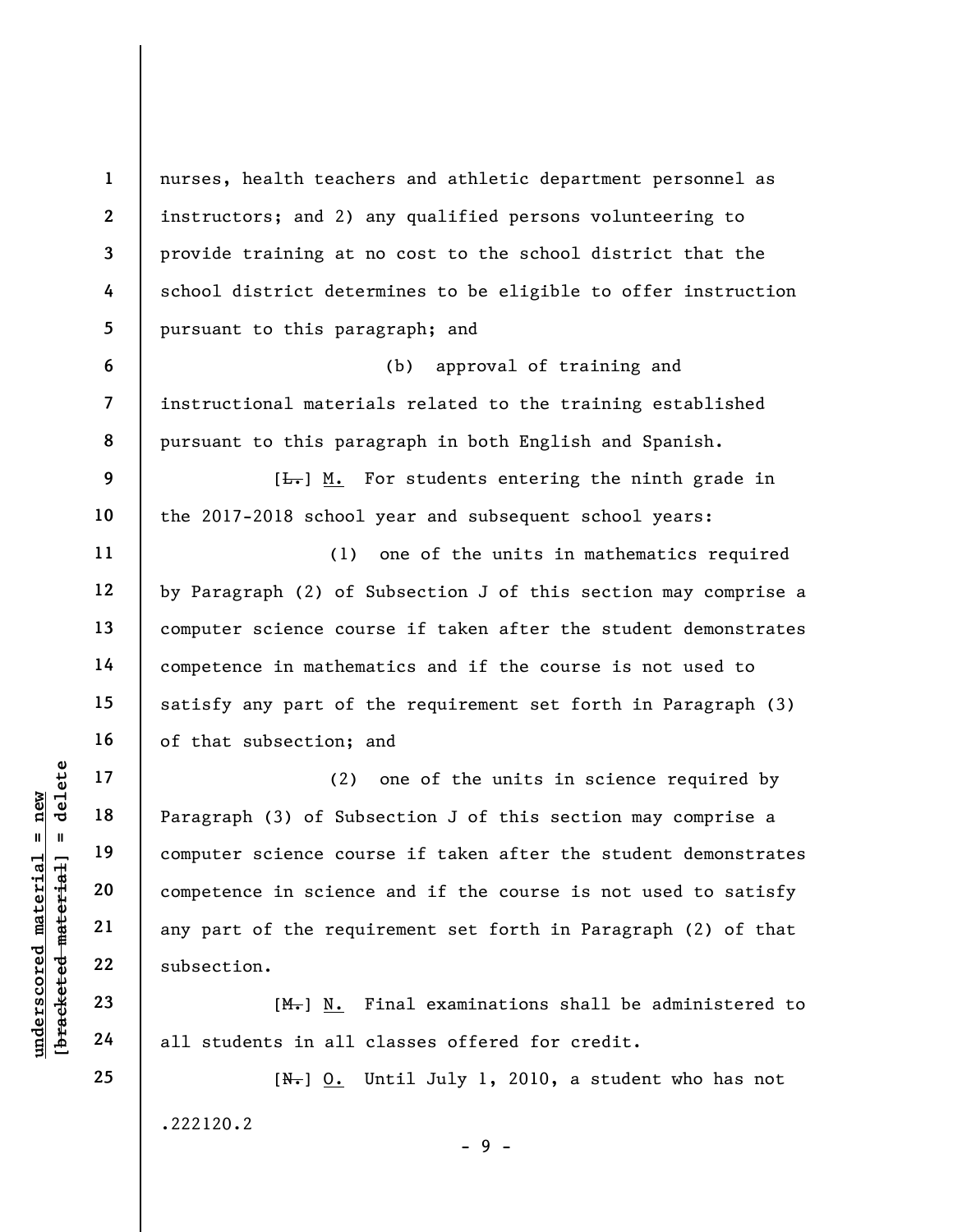1 2 3 4 5 6 7 8 9 10 11 12 13 14 15 16 17 18 19 passed a state graduation examination in the subject areas of reading, English, mathematics, writing, science and social science shall not receive a high school diploma. The state graduation examination on social science shall include a section on the constitution of the United States and the constitution of New Mexico. If a student exits from the school system at the end of grade twelve without having passed a state graduation examination, the student shall receive an appropriate state certificate indicating the number of credits earned and the grade completed. If within five years after a student exits from the school system the student takes and passes the state graduation examination, the student may receive a high school diploma. Any student passing the state graduation examination and completing all other requirements within five years of entering ninth grade, including a final summer session if completed by August 1, may be counted by the school system in which the student is enrolled as a high school graduate for the year in which completion and examination occur.

understand material material school system in which<br>  $\begin{array}{c|c|c|c} \hline \text{u} & \text{u} & \text{u} & \text{u} \\ \hline \text{u} & \text{u} & \text{u} & \text{u} \\ \hline \text{u} & \text{u} & \text{u} & \text{u} \\ \hline \text{u} & \text{u} & \text{u} & \text{u} \\ \hline \text{u} & \text{u} & \text{u} & \text{u} \\ \hline \text{u} & \text{u} & \text{u}$  $[\theta_{\bullet}]$  P. Beginning with the 2010-2011 school year, a student shall not receive a New Mexico diploma of excellence if the student has not demonstrated competence in the subject areas of mathematics, reading and language arts, writing, social studies and science, including a section on the constitution of the United States and the constitution of .222120.2

20

21

22

23

24

25

 $- 10 -$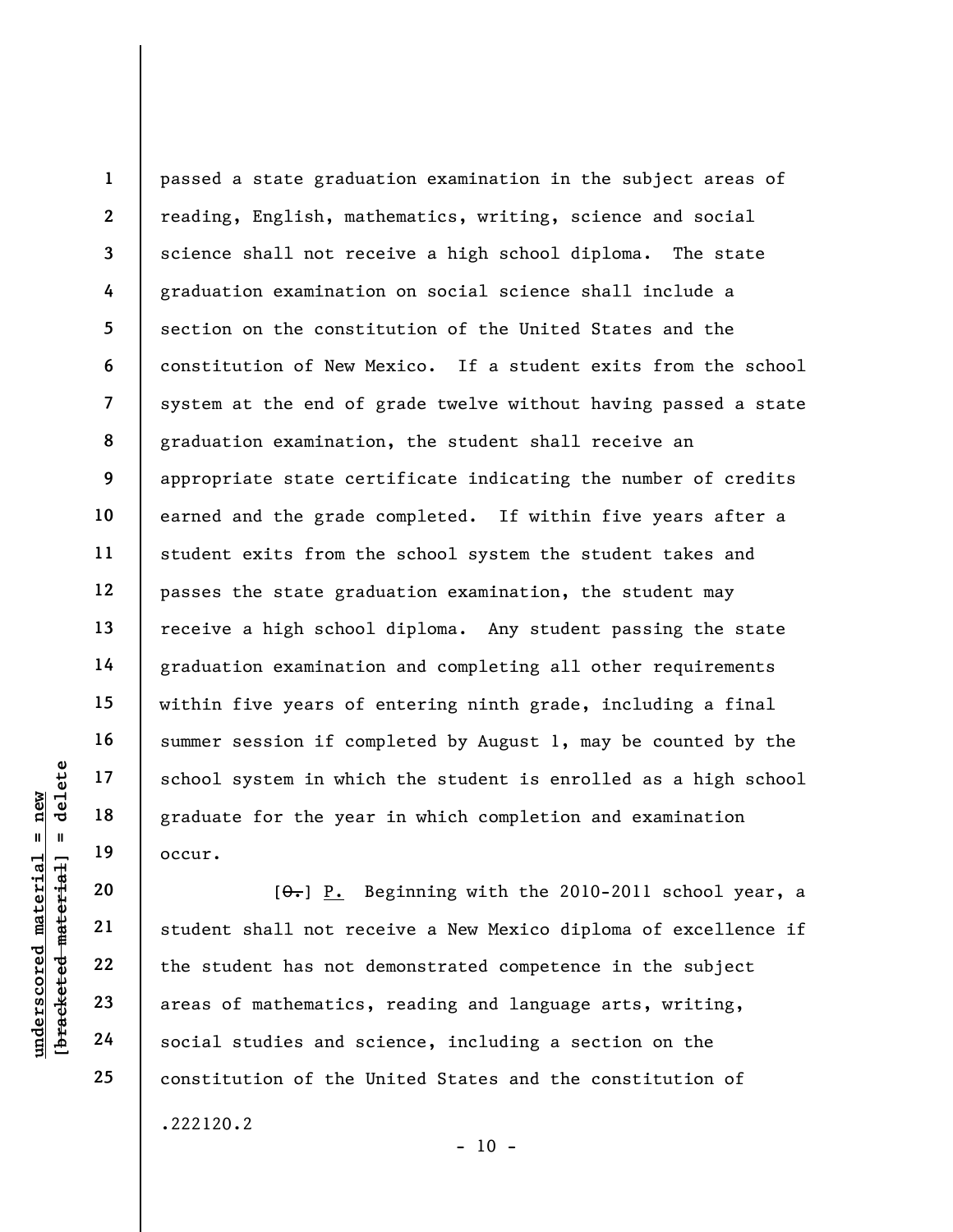1 2 3 4 5 6 7 8 9 10 11 12 13 14 15 16 17 18 New Mexico, based on a standards-based assessment or assessments or a portfolio of standards-based indicators established by the department by rule. The standards-based assessments required in Section 22-2C-4 NMSA 1978 may also serve as the assessment required for high school graduation. If a student exits from the school system at the end of grade twelve without having satisfied the requirements of this subsection, the student shall receive an appropriate state certificate indicating the number of credits earned and the grade completed. If within five years after a student exits from the school system the student satisfies the requirements of this subsection, the student may receive a New Mexico diploma of excellence. Any student satisfying the requirements of this subsection and completing all other requirements within five years of entering ninth grade, including a final summer session if completed by August 1, may be counted by the school system in which the student is enrolled as a high school graduate for the year in which all requirements are satisfied.

 $[F<sub>1</sub>] Q<sub>2</sub>$  As used in this section:

underscored material = new [bracketed material] = delete (1) "career and technical education", sometimes referred to as "vocational education", means organized programs offering a sequence of courses, including technical education and applied technology education, that are directly related to the preparation of individuals for paid or unpaid employment in current or emerging occupations requiring .222120.2

- 11 -

19

20

21

22

23

24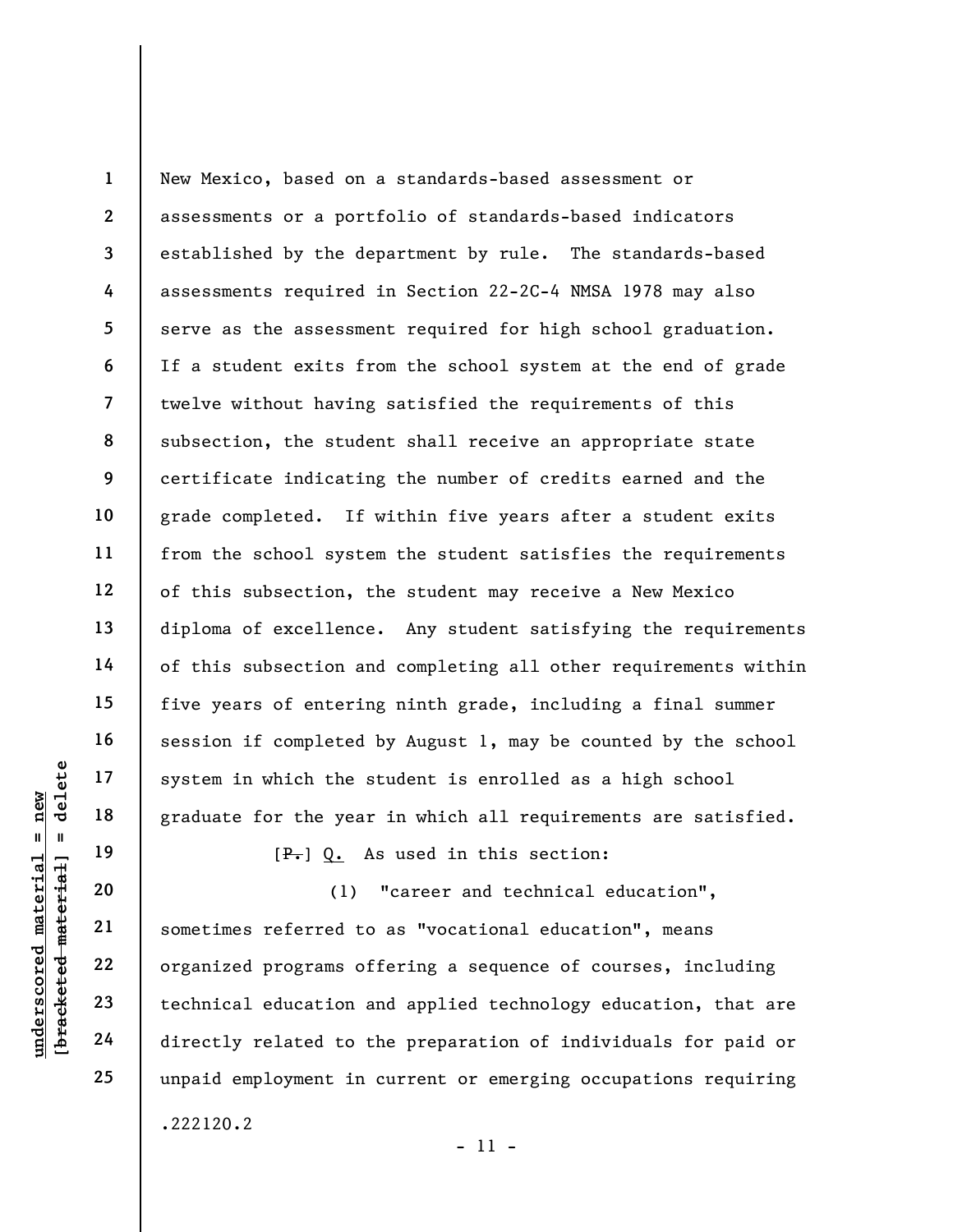understand material material and sets forth<br>
with the same of the same of the same of the same of the same of the same of the same of the same of the same of studies.<br>
The same of studies of the same of studies of the same 1 2 3 4 5 6 7 8 9 10 11 12 13 14 15 16 17 18 19 20 21 22 23 24 25 an industry-recognized credential, certificate or degree; (2) "career and technical education course" means a course with content that provides technical knowledge, skills and competency-based applied learning and that aligns with educational standards and expectations as defined in rule; (3) "career cluster" means a grouping of occupations in industry sectors based on recognized commonalities that provide an organizing tool for developing instruction within the educational system; (4) "career pathways" means a sub-grouping used as an organizing tool for curriculum design and instruction of occupations and career specialities that share a set of common knowledge and skills for career success; (5) "final next-step plan" means a next-step plan that shows that the student has committed or intends to commit in the near future to a four-year college or university, a two-year college, a trade or vocational program, an internship or apprenticeship, military service or a job; (6) "interim next-step plan" means an annual next-step plan in which the student specifies post-high-school goals and sets forth the coursework that will allow the student to achieve those goals; and (7) "next-step plan" means an annual personal written plan of studies developed by a student in a public school or other state-supported school or institution in .222120.2  $- 12 -$